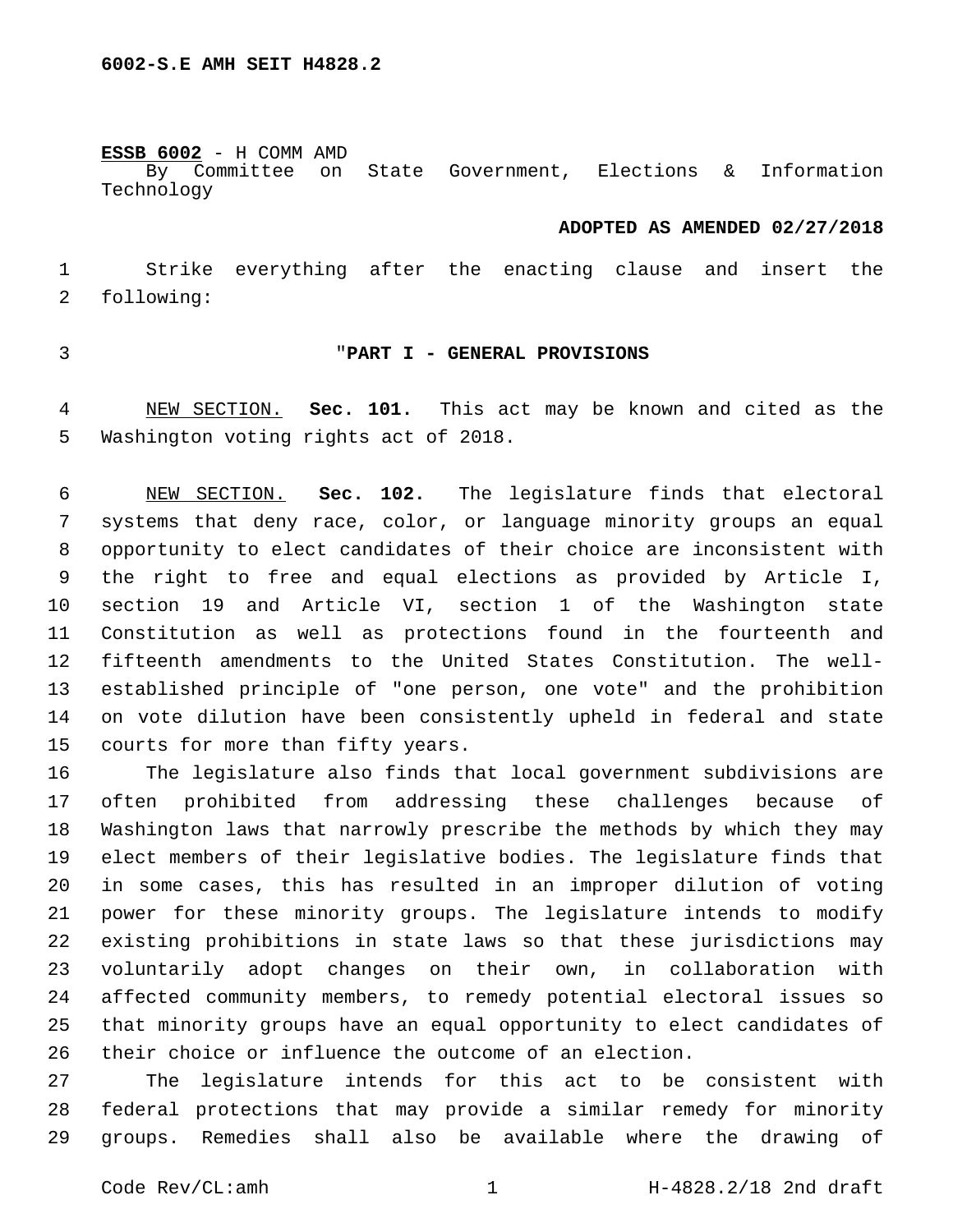crossover and coalition districts is able to address both vote 2 dilution and racial polarization.

 The legislature also intends for this act to be consistent with legal precedent from *Mt. Spokane Skiing Corp. v. Spokane Co.* (86 Wn. App. 165, 1997) that found that noncharter counties need not adhere to a single uniform county system of government, but that each county have the same "authority available" in order to be deemed uniform.

 NEW SECTION. **Sec. 103.** The definitions in this section apply throughout this chapter unless the context clearly requires otherwise. In applying these definitions and other terms in this chapter, courts may rely on relevant federal case law for guidance.

 (1) "At-large election" means any of the following methods of electing members of the governing body of a political subdivision:

 (a) One in which the voters of the entire jurisdiction elect the 15 members to the governing body;

 (b) One in which the candidates are required to reside within given areas of the jurisdiction and the voters of the entire jurisdiction elect the members to the governing body; or

 (c) One that combines the criteria in (a) and (b) of this subsection or one that combines at-large with district-based 21 elections.

 (2) "District-based elections" means a method of electing members to the governing body of a political subdivision in which the candidate must reside within an election district that is a divisible part of the political subdivision and is elected only by voters 26 residing within that election district.

 (3) "Polarized voting" means voting in which there is a difference, as defined in case law regarding enforcement of the federal voting rights act, 52 U.S.C. 10301 et seq., in the choice of candidates or other electoral choices that are preferred by voters in a protected class, and in the choice of candidates and electoral choices that are preferred by voters in the rest of the electorate.

 (4) "Political subdivision" means any county, city, town, school district, fire protection district, port district, or public utility 35 district, but does not include the state.

 (5) "Protected class" means a class of voters who are members of a race, color, or language minority group, as this class is referenced and defined in the federal voting rights act, 52 U.S.C. 10301 et seq.39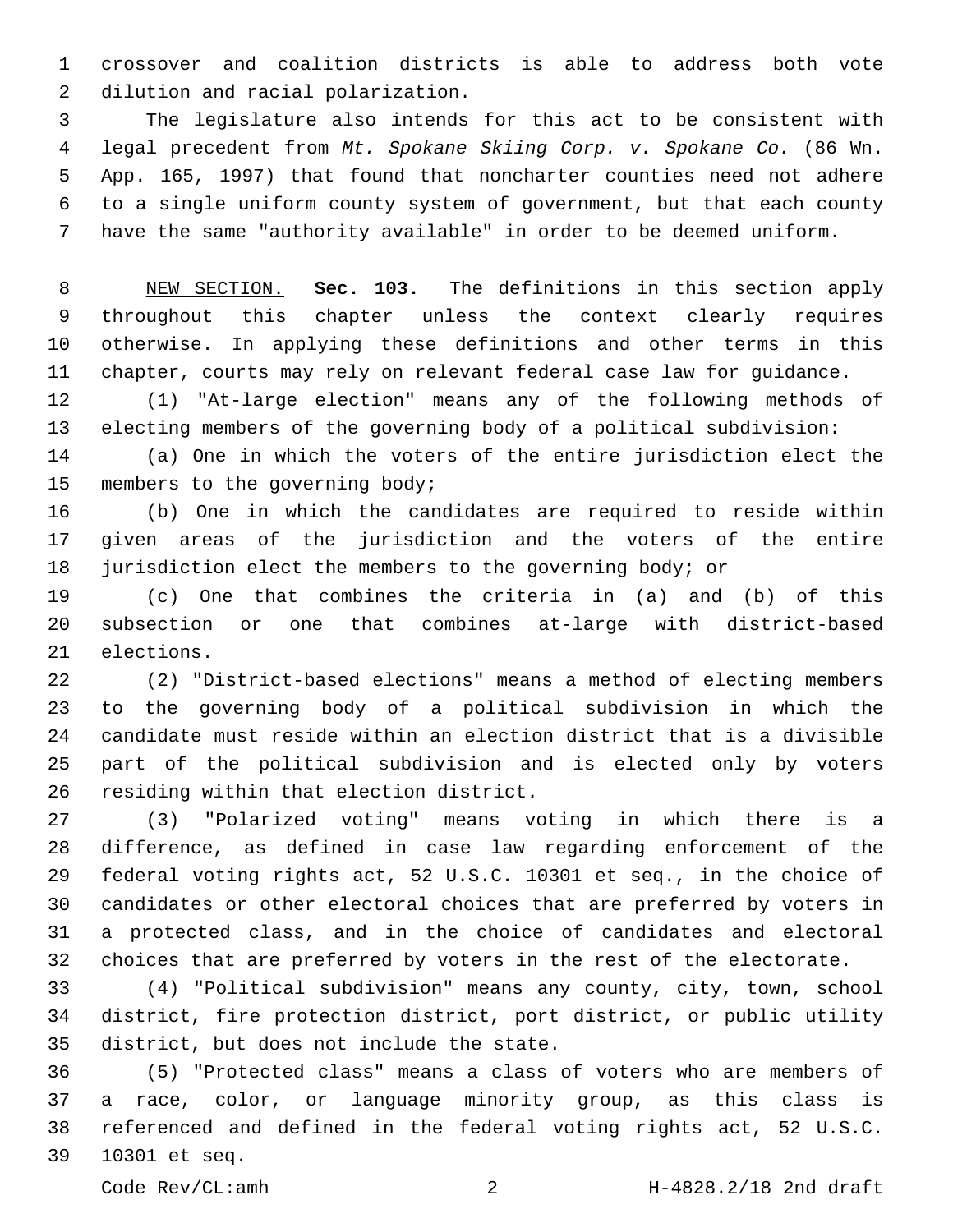NEW SECTION. **Sec. 104.** As provided in section 302 of this act, no method of electing the governing body of a political subdivision may be imposed or applied in a manner that impairs the ability of members of a protected class or classes to have an equal opportunity to elect candidates of their choice as a result of the dilution or abridgment of the rights of voters who are members of a protected class or classes.

### **PART II - VOLUNTARY CHANGES TO ELECTORAL PROCESSES**

 NEW SECTION. **Sec. 201.** (1) A political subdivision that conducts an election pursuant to state, county, or local law, is authorized to change its electoral system, including, but not limited to, implementing a district-based election system, to remedy a potential violation of section 104 of this act.

 (2) If a political subdivision invokes its authority under this section to implement a district-based election system, the districts shall be drawn in a manner consistent with section 202 of this act.

 NEW SECTION. **Sec. 202.** (1)(a) Prior to the adoption of its proposed plan, the political subdivision must provide public notice to residents of the subdivision about the proposed remedy to a potential violation of section 104 of this act. If a significant segment of the residents of the subdivision have limited English proficiency and speaks a language other than English, the political subdivision must:

 (i) Provide accurate written and verbal notice of the proposed remedy in languages that diverse residents of the political 26 subdivision can understand, as indicated by demographic data; and

 (ii) Air radio or television public service announcements describing the proposed remedy broadcast in the languages that diverse residents of the political subdivision can understand, as 30 indicated by demographic data.

 (b) The political subdivision shall hold at least one public hearing on the proposed plan at least one week before adoption.

 (c) For purposes of this section, "significant segment of the community" means five percent or more of residents, or five hundred or more residents, whichever is fewer, residing in the political subdivision.36

Code Rev/CL:amh 3 H-4828.2/18 2nd draft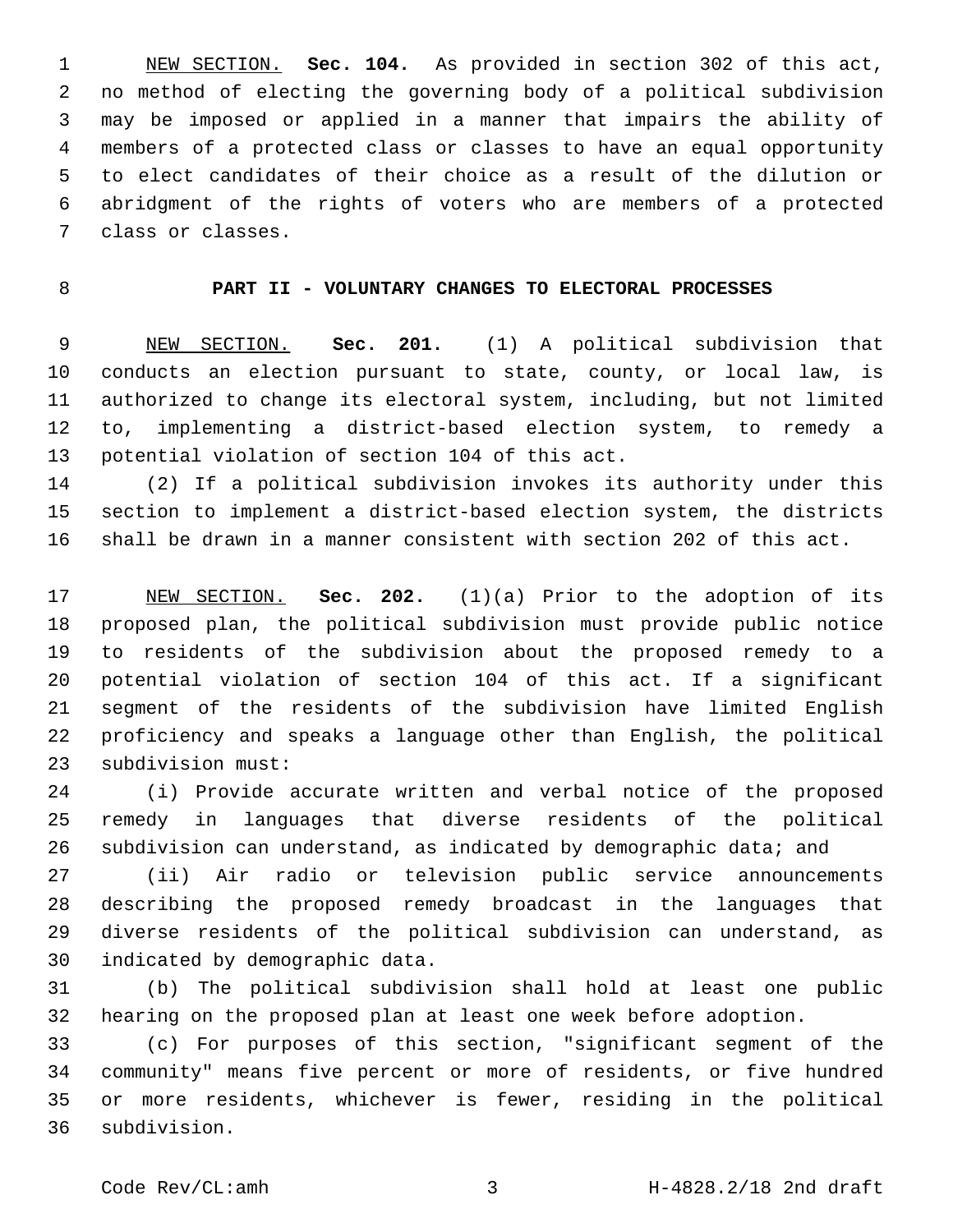(2)(a) If the political subdivision invokes its authority under this section and the plan is adopted during the period of time between the first Tuesday after the first Monday of November and on or before January 15th of the following year, the political subdivision shall order new elections to occur at the next succeeding 6 general election.

 (b) If the political subdivision invokes its authority under this section and the plan is adopted during the period of time between January 16th and on or before the first Monday of November, the next election will occur as scheduled and organized under the current electoral system, but the political subdivision shall order new elections to occur pursuant to the remedy at the general election the 13 following calendar year.

 (3) If a political subdivision implements a district-based election system, the plan shall be consistent with the following 16 criteria:

 (a) Each district shall be as reasonably equal in population as possible to each and every other such district comprising the 19 political subdivision.

(b) Each district shall be reasonably compact.

 (c) Each district shall consist of geographically contiguous 22 area.

 (d) To the extent feasible, the district boundaries shall coincide with existing recognized natural boundaries and shall, to the extent possible, preserve existing communities of related and 26 mutual interest.

 (e) District boundaries may not be drawn or maintained in a manner that creates or perpetuates the dilution of the votes of the 29 members of a protected class or classes.

 (4) Within forty-five days after receipt of federal decennial census information applicable to a specific local area, the commission established in RCW 44.05.030 shall forward the census 33 information to each political subdivision.

 (5) No later than eight months after its receipt of federal decennial census data, the governing body of the political subdivision that had previously invoked its authority under this section to implement a district-based election system, or that was previously charged with redistricting under section 403 of this act, shall prepare a plan for redistricting its districts, pursuant to RCW 29A.76.010, and in a manner consistent with this act.

Code Rev/CL:amh 4 H-4828.2/18 2nd draft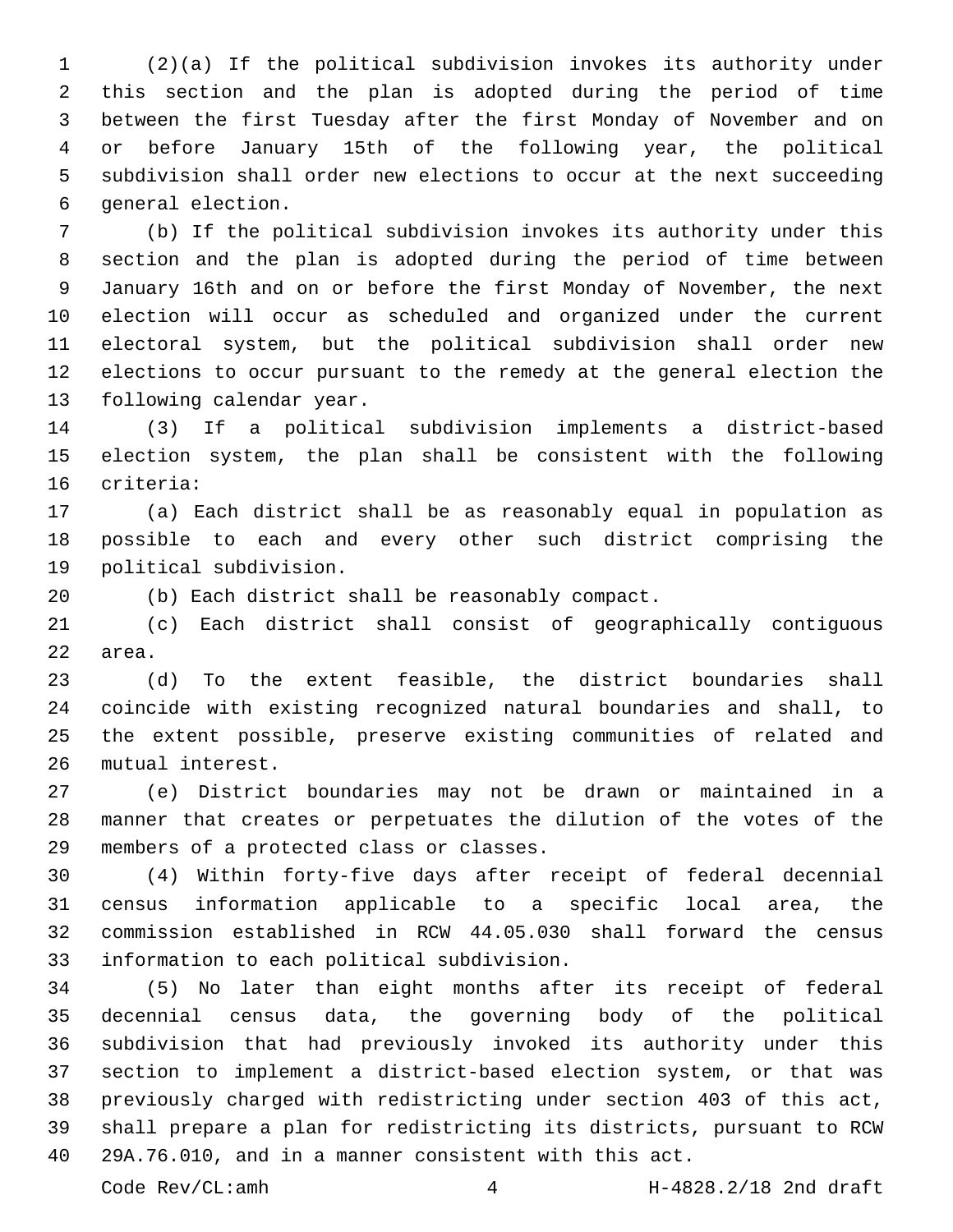NEW SECTION. **Sec. 203.** A new section is added to chapter 2 28A.343 RCW to read as follows:

 The school board of directors may authorize a change to its electoral system pursuant to section 201 of this act. Any staggering of directors' terms shall be accomplished as provided in RCW 28A.343.030 and 28A.343.600 through 28A.343.650.6

 **Sec. 204.** RCW 36.32.020 and 1982 c 226 s 4 are each amended to 8 read as follows:

 The board of county commissioners of each county shall divide their county into three commissioner districts so that each district shall comprise as nearly as possible one-third of the population of the county: PROVIDED, That the territory comprised in any voting precincts of such districts shall remain compact, and shall not be 14 divided by the lines of said districts.

 However, the commissioners of any county composed entirely of islands and with a population of less than thirty-five thousand may divide their county into three commissioner districts without regard to population, except that if any single island is included in more than one district, the districts on such island shall comprise, as 20 nearly as possible, equal populations.

 The commissioners of any county may authorize a change to their 22 electoral system pursuant to section 201 of this act. Except where necessary to comply with a court order issued pursuant to section 403 24 of this act, and except in the case of an intervening census, the 25 lines of the districts shall not be changed ((oftener)) more often than once in four years and only when a full board of commissioners is present. The districts shall be designated as districts numbered 28 one, two and three.

 **Sec. 205.** RCW 36.32.040 and 1982 c 226 s 5 are each amended to read as follows:30

 (1) Except as provided in subsection (2) of this section, the qualified electors of each county commissioner district, and they only, shall nominate from among their own number, candidates for the office of county commissioner of such commissioner district to be voted for at the following general election. Such candidates shall be nominated in the same manner as candidates for other county and district offices are nominated in all other respects.

Code Rev/CL:amh 5 H-4828.2/18 2nd draft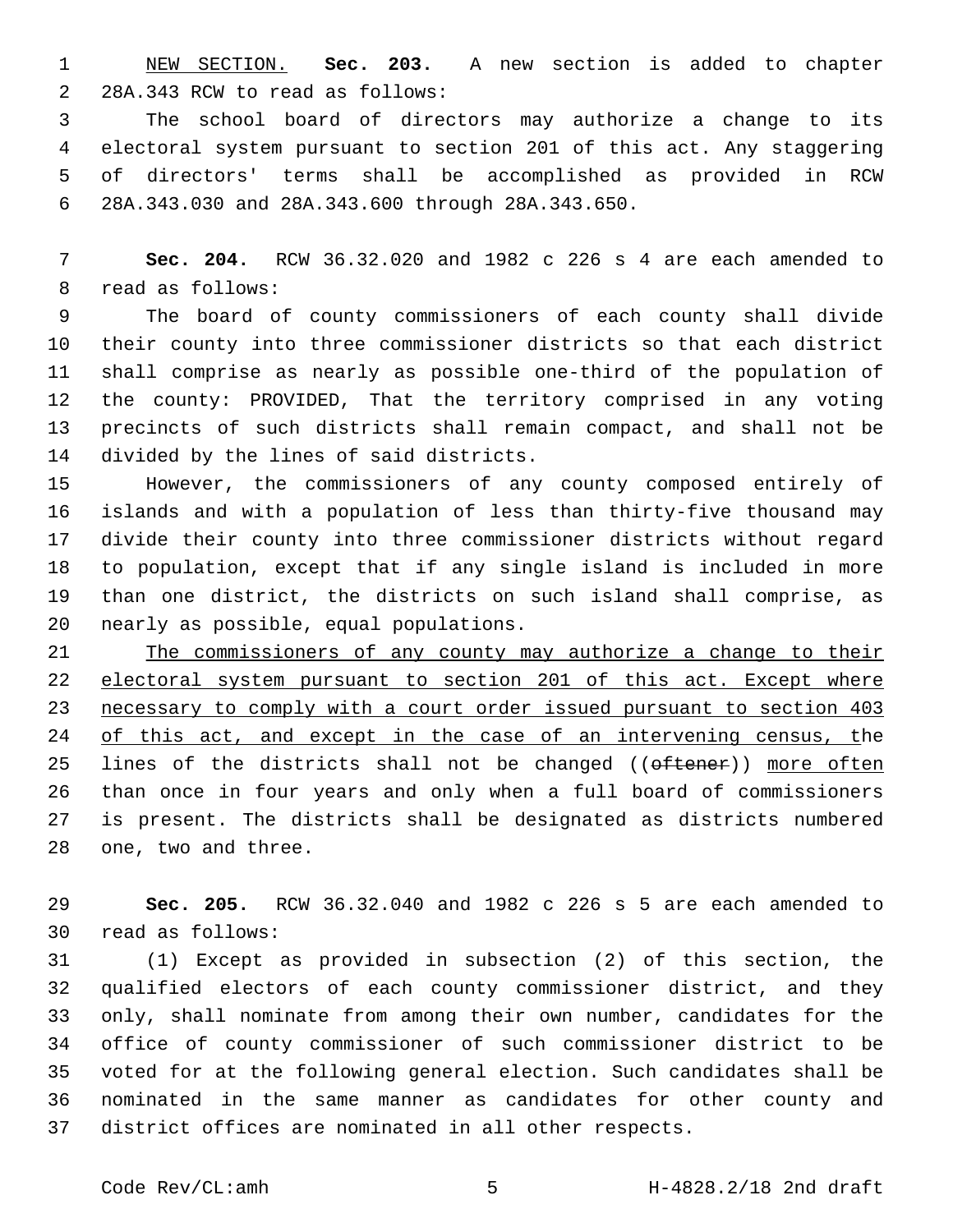(2) Where the commissioners of a county composed entirely of islands with a population of less than thirty-five thousand have chosen to divide the county into unequal-sized commissioner districts pursuant to the exception provided in RCW 36.32.020, the qualified electors of the entire county shall nominate from among their own number who reside within a commissioner district, candidates for the office of county commissioner of such commissioner district to be voted for at the following general election. Such candidates shall be nominated in the same manner as candidates for other county offices 10 are nominated in all other respects.

 (3) The commissioners of any county may authorize a change to their electoral system pursuant to section 201 of this act.

 NEW SECTION. **Sec. 206.** A new section is added to chapter 35.21 14 RCW to read as follows:

 The legislative authority of a city or town may authorize a change to its electoral system pursuant to section 201 of this act.

 NEW SECTION. **Sec. 207.** A new section is added to chapter 35A.21 18 RCW to read as follows:

 The legislative authority of a code city or town may authorize a change to its electoral system pursuant to section 201 of this act.

 NEW SECTION. **Sec. 208.** A new section is added to chapter 52.14 22 RCW to read as follows:

 The board of fire commissioners of a fire protection district may authorize a change to its electoral system pursuant to section 201 of 25 this act by majority vote.

 NEW SECTION. **Sec. 209.** A new section is added to chapter 53.12 27 RCW to read as follows:

 The port commission may authorize a change to its electoral 29 system pursuant to section 201 of this act.

 **Sec. 210.** RCW 54.12.010 and 2004 c 113 s 1 are each amended to 31 read as follows:

 A public utility district that is created as provided in RCW 54.08.010 shall be a municipal corporation of the state of Washington, and the name of such public utility district shall be Public Utility District No. . . . . of . . . . . . County.

Code Rev/CL:amh 6 H-4828.2/18 2nd draft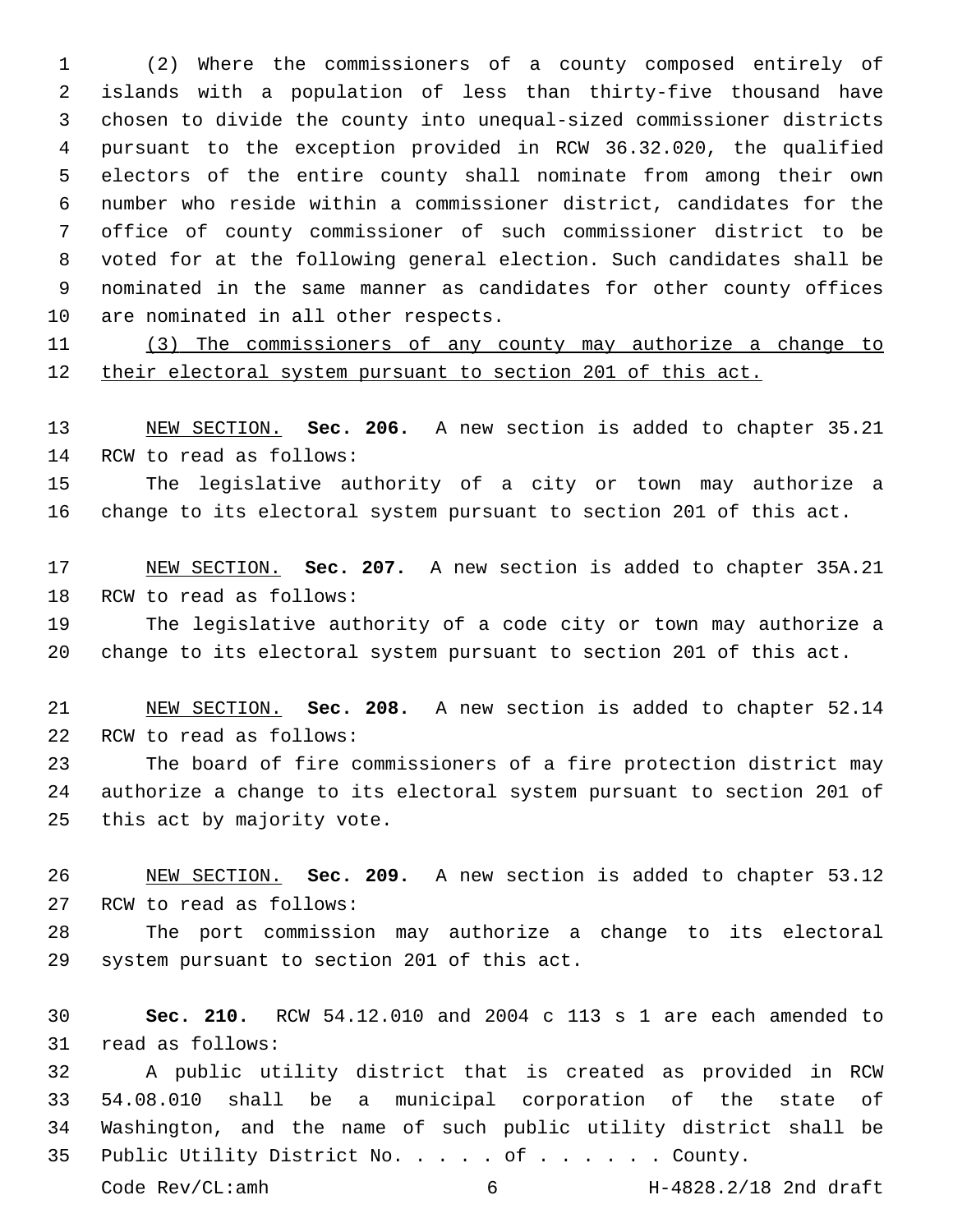The powers of the public utility district shall be exercised through a commission consisting of three members in three commissioner districts, and five members in five commissioner districts.4

 (1) If the public utility district is countywide and the county has three county legislative authority districts, then, at the first election of commissioners and until any change is made in the boundaries of public utility district commissioner districts, one public utility district commissioner shall be chosen from each of the 10 three county legislative authority districts.

 (2) If the public utility district comprises only a portion of the county, with boundaries established in accordance with chapter 54.08 RCW, or if the public utility district is countywide and the county does not have three county legislative authority districts, three public utility district commissioner districts, numbered consecutively, each with approximately equal population and following precinct lines, as far as practicable, shall be described in the petition for the formation of the public utility district, subject to appropriate change by the county legislative authority if and when it changes the boundaries of the proposed public utility district. One commissioner shall be elected as a commissioner of each of the public 22 utility district commissioner districts.

 (3) Only a registered voter who resides in a commissioner district may be a candidate for, or hold office as, a commissioner of the commissioner district. Only voters of a commissioner district may vote at a primary to nominate candidates for a commissioner of the commissioner district. Voters of the entire public utility district may vote at a general election to elect a person as a commissioner of 29 the commissioner district.

 (4) The term of office of each public utility district commissioner other than the commissioners at large shall be six years, and the term of each commissioner at large shall be four years. Each term shall be computed in accordance with RCW ((29A.20.040)) 29A.60.280 following the commissioner's election. All public utility district commissioners shall hold office until their successors shall have been elected and have qualified and assume office in accordance with RCW ((29A.20.040)) 29A.60.280.

 (5) A vacancy in the office of public utility district commissioner shall occur as provided in chapter 42.12 RCW or by nonattendance at meetings of the public utility district commission Code Rev/CL:amh 7 H-4828.2/18 2nd draft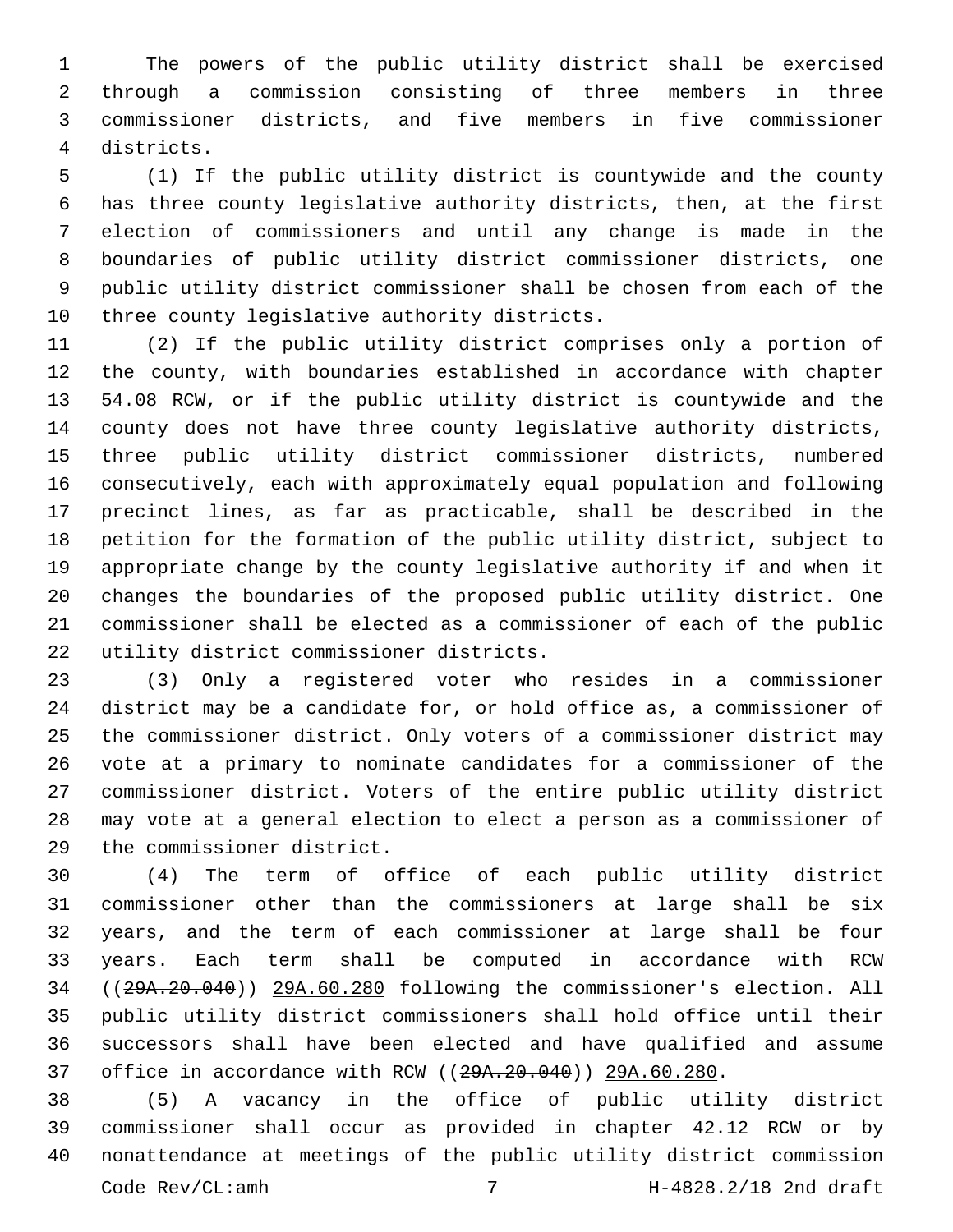for a period of sixty days unless excused by the public utility district commission. Vacancies on a board of public utility district commissioners shall be filled as provided in chapter 42.12 RCW.

 (6) The boundaries of the public utility district commissioner districts may be changed only by the public utility district commission or by a court order issued pursuant to section 403 of this 7 act, and shall be examined every ten years to determine substantial equality of population in accordance with chapter 29A.76 RCW. Except 9 as provided in this section (( $\Theta$ )), section 403 of this act, RCW 10 54.04.039, or in the case of an intervening census, the boundaries 11 shall not be changed ((oftener)) more often than once in four years. Boundaries may only be changed when all members of the commission are present. Whenever territory is added to a public utility district under RCW 54.04.035, or added or withdrawn under RCW 54.04.039, the boundaries of the public utility commissioner districts shall be changed to include the additional or exclude the withdrawn territory. Unless the boundaries are changed pursuant to RCW 54.04.039, the proposed change of the boundaries of the public utility district commissioner district must be made by resolution and after public hearing. Notice of the time of the public hearing shall be published for two weeks before the hearing. Upon a referendum petition signed by ten percent of the qualified voters of the public utility district being filed with the county auditor, the county legislative authority shall submit the proposed change of boundaries to the voters of the public utility district for their approval or rejection. The petition must be filed within ninety days after the adoption of resolution of the proposed action. The validity of the petition is governed by the 28 provisions of chapter 54.08 RCW.

# **PART III - CITIZEN-INITIATED CHANGES TO ELECTORAL PROCESSES**

 NEW SECTION. **Sec. 301.** (1) A voter who resides in the political subdivision who intends to challenge a political subdivision's electoral system under this act shall first notify the political subdivision. The political subdivision shall promptly make such notice public.

 (2) The notice provided shall identify and provide contact information for the person or persons who intend to file an action, and shall identify the protected class or classes whose members do not have an equal opportunity to elect candidates of their choice or Code Rev/CL:amh 8 H-4828.2/18 2nd draft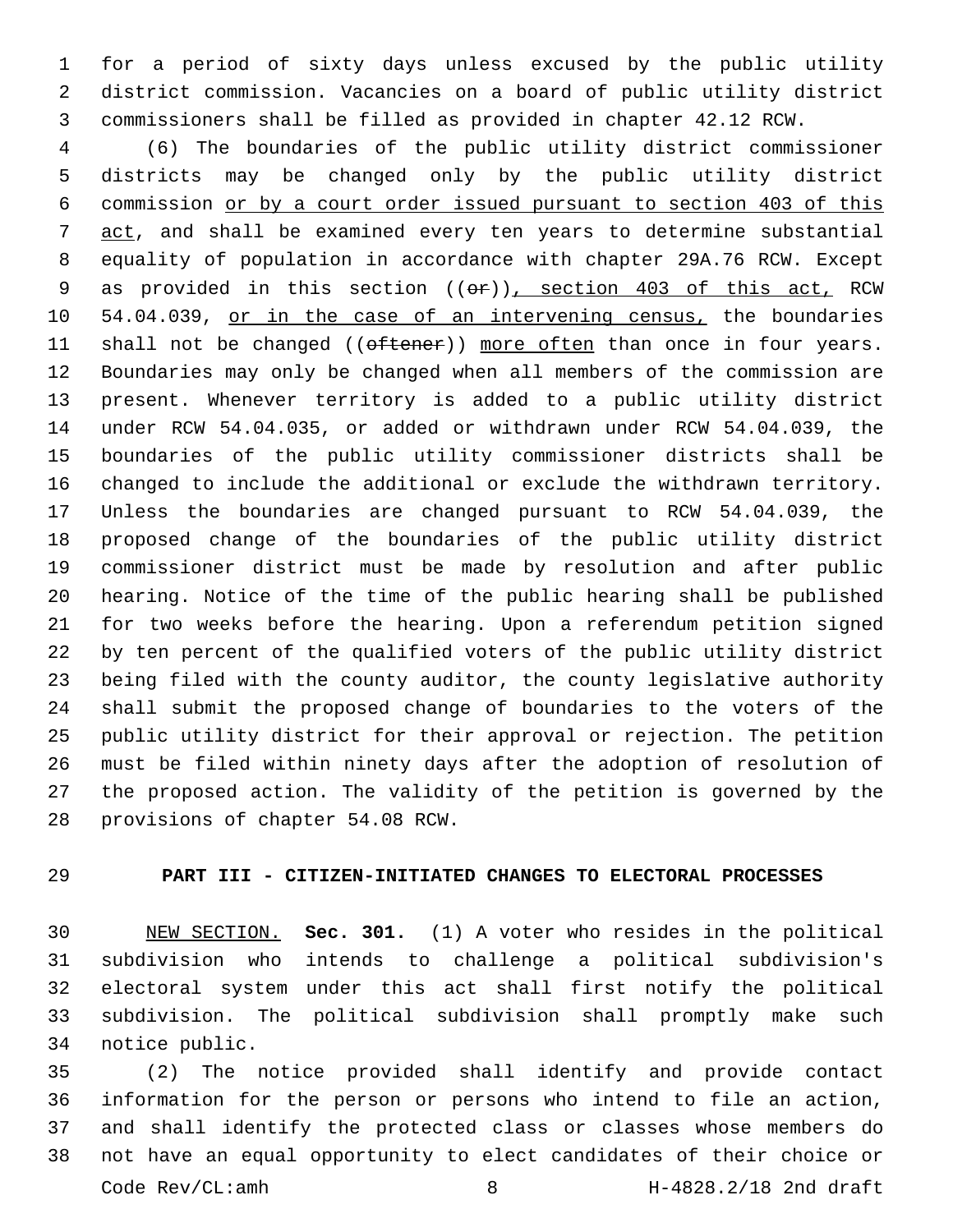an equal opportunity to influence the outcome of an election because of alleged vote dilution and polarized voting. The notice shall also include a type of remedy the person believes may address the alleged violation of section 302 of this act.4

 NEW SECTION. **Sec. 302.** (1) A political subdivision is in violation of this act when it is shown that:

 (a) Elections in the political subdivision exhibit polarized 8 voting; and

 (b) Members of a protected class or classes do not have an equal opportunity to elect candidates of their choice as a result of the dilution or abridgment of the rights of members of that protected 12 class or classes.

 (2) The fact that members of a protected class are not geographically compact or concentrated to constitute a majority in a proposed or existing district-based election district shall not preclude a finding of a violation under this act, but may be a factor in determining a remedy. The equal opportunity to elect shall be assessed pragmatically, based on local election conditions, and may 19 include crossover districts.

 (3) In determining whether there is polarized voting under this act, the court shall analyze elections of the governing body of the political subdivision, ballot measure elections, elections in which at least one candidate is a member of a protected class, and other electoral choices that affect the rights and privileges of members of a protected class. Elections conducted prior to the filing of an action pursuant to this act are more probative to establish the existence of racially polarized voting than elections conducted after 28 the filing of an action.

 (4) The election of candidates who are members of a protected class and who were elected prior to the filing of an action pursuant to this act shall not preclude a finding of polarized voting that results in an unequal opportunity for a protected class to elect 33 candidates of their choice.

 (5) Proof of intent on the part of the voters or elected officials to discriminate against a protected class is not required 36 for a cause of action to be sustained.

 (6) Other factors such as the history of discrimination, the use of electoral devices or other voting practices or procedures that may enhance the dilutive effects of at-large elections, denial of access Code Rev/CL:amh 9 H-4828.2/18 2nd draft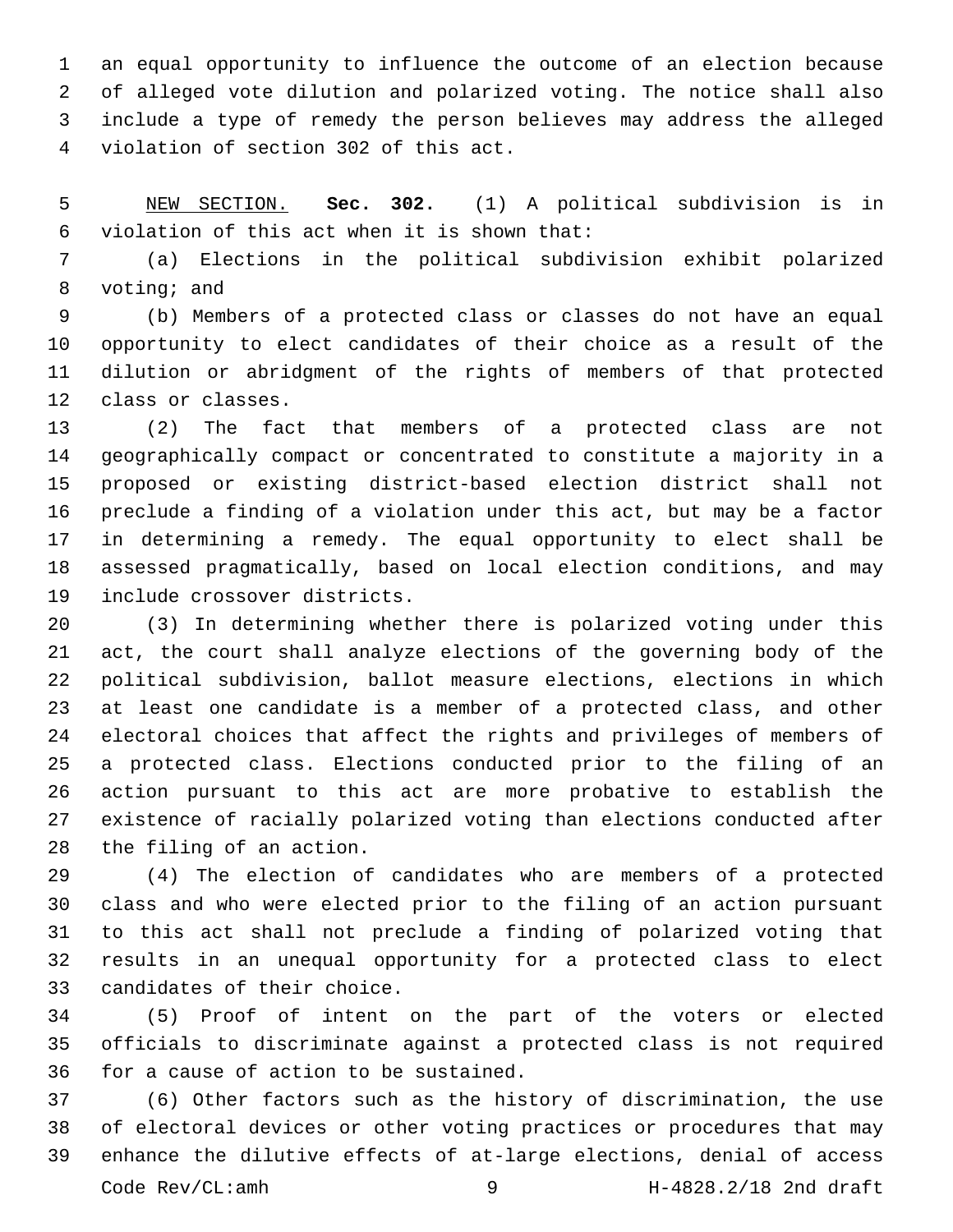to those processes determining which groups of candidates will receive financial or other support in a given election, the extent to which members of a protected class bear the effects of past discrimination in areas such as education, employment, and health, which hinder their ability to participate effectively in the political process, and the use of overt or subtle racial appeals in political campaigns are probative, but not necessary factors, to 8 establish a violation of this act.

 NEW SECTION. **Sec. 303.** (1) The political subdivision shall work in good faith with the person providing the notice to implement a remedy that provides the protected class or classes identified in the notice an equal opportunity to elect candidates of their choice. Such work in good faith to implement a remedy may include, but is not limited to consideration of: (a) Relevant electoral data; (b) relevant demographic data, including the most recent census data available; and (c) any other information that would be relevant to implementing a remedy.

 (2) If the political subdivision adopts a remedy that takes the notice into account, or adopts the notice's proposed remedy, the political subdivision shall seek a court order acknowledging that the political subdivision's remedy complies with section 104 of this act and was prompted by a plausible violation. The person who submitted the notice may support or oppose such an order, and may obtain public records to do so. The political subdivision must provide all political, census, and demographic data and any analysis of that data used to develop the remedy in its filings seeking the court order and with any documents made public. All facts and reasonable inferences shall be viewed in the light most favorable to those opposing the political subdivision's proposed remedy at this stage. There shall be a rebuttable presumption that the court will decline to approve the political subdivision's proposed remedy at this stage.

 (3) If the court concludes that the political subdivision's remedy complies with section 104 of this act, an action under this act may not be brought against that political subdivision for four years by any party so long as the political subdivision does not enact a change to or deviation from the remedy during this four-year period that would otherwise give rise to an action under this act.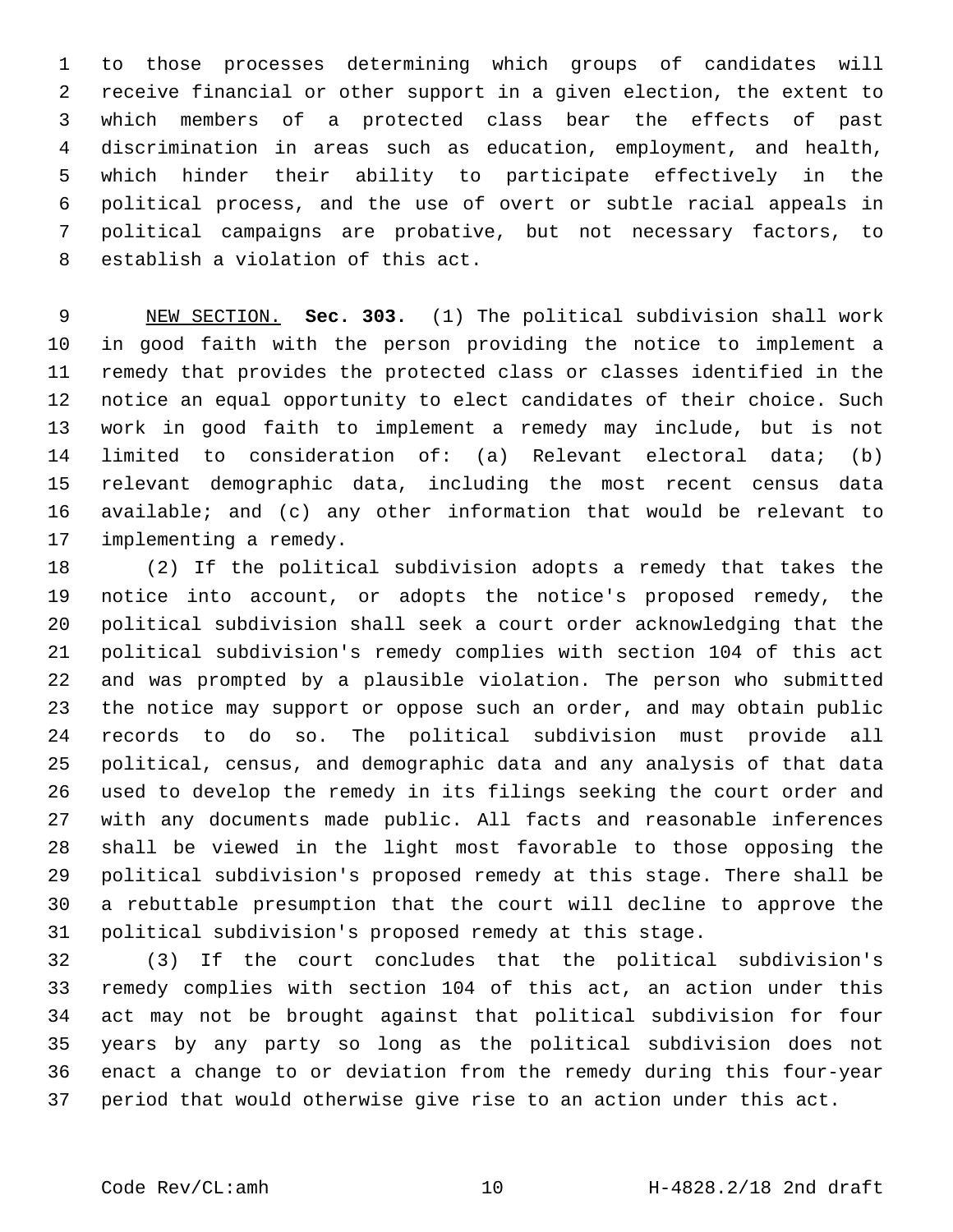(4) In agreeing to adopt the person's proposed remedy, the political subdivision may do so by stipulation, which shall become a 3 public document.

 NEW SECTION. **Sec. 304.** (1) Any person may file an action under this act if, one hundred eighty days after a political subdivision receives notice of a challenge to its electoral system under section 301 of this act, the political subdivision has not obtained a court order stating that it has adopted a remedy in compliance with section 104 of this act. However, if notice is received after July 1, 2021, then the political subdivision shall have ninety days to obtain a court order before an action may be filed.

 (2) If a political subdivision has received two or more notices containing materially different proposed remedies, the political subdivision shall work in good faith with the persons to implement a remedy that provides the protected class or classes identified in the notices an equal opportunity to elect candidates of their choice. If the political subdivision adopts one of the remedies offered, or a different remedy that takes multiple notices into account, the political subdivision shall seek a court order acknowledging that the political subdivision's remedy is reasonably necessary to avoid a violation of section 104 of this act. The persons who submitted the notice may support or oppose such an order, and may obtain public records to do so. The political subdivision must provide all political, census, and demographic data and any analysis of that data used to develop the remedy in its filings seeking the court order and with any documents made public. All facts and reasonable inferences shall be viewed in the light most favorable to those opposing the political subdivision's proposed remedy at this stage. There shall be a rebuttable presumption that the court will decline to approve the political subdivision's proposed remedy at this stage.

 (3) If the court concludes that the political subdivision's remedy complies with section 104 of this act, an action under this act may not be brought against that political subdivision for four years by any party so long as the political subdivision does not enact a change to or deviation from the remedy during this four-year period that would otherwise give rise to an action under this act.

# **PART IV - SAFE HARBOR AND LEGAL ACTION UNDER THIS ACT**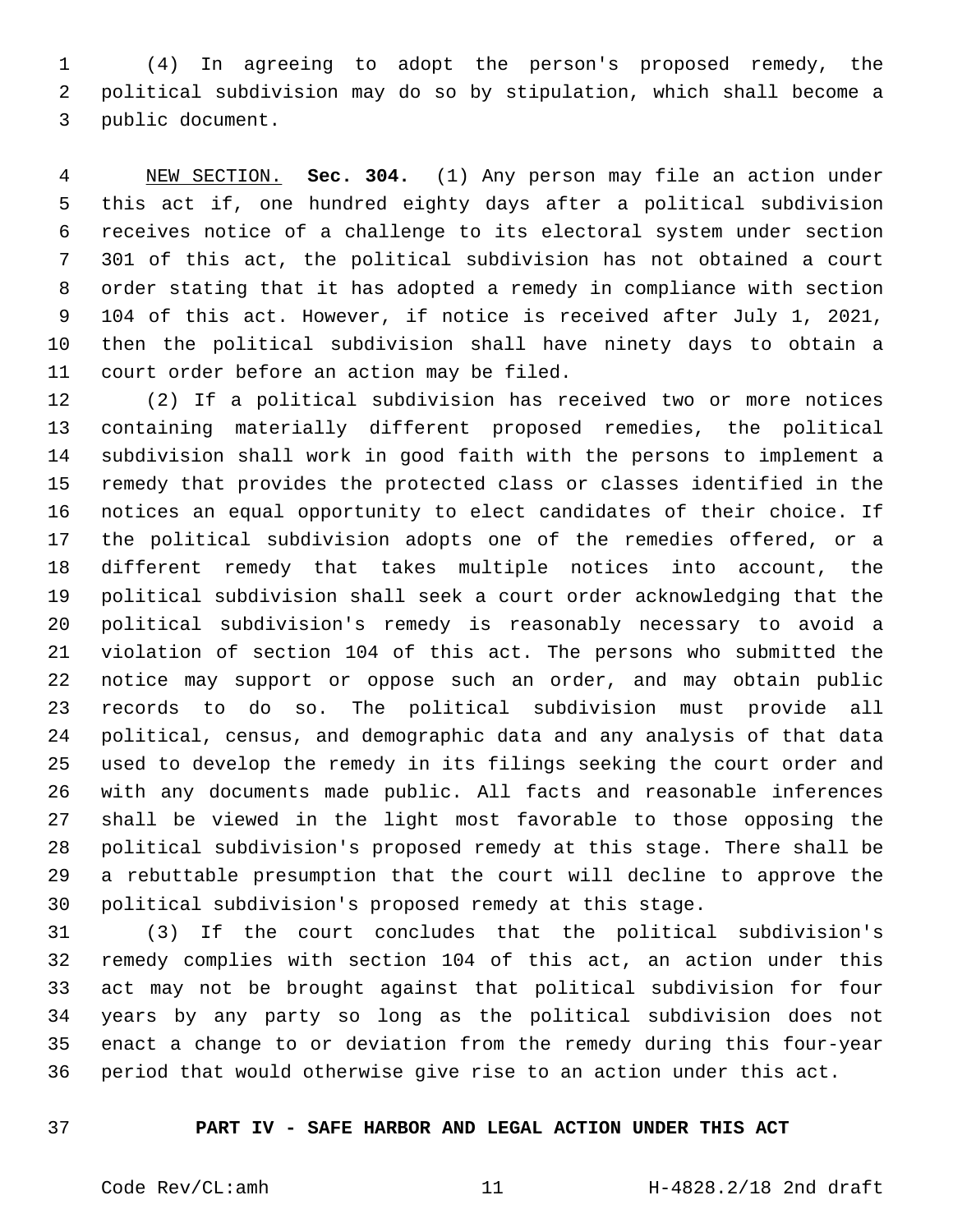NEW SECTION. **Sec. 401.** (1) After exhaustion of the time period in section 304 of this act, any voter who resides in a political subdivision where a violation of section 104 of this act is alleged may file an action in the superior court of the county in which the political subdivision is located. If the action is against a county, the action may be filed in the superior court of such county, or in the superior court of either of the two nearest judicial districts as determined pursuant to RCW 36.01.050(2). An action filed pursuant to this chapter does not need to be filed as a class action.

 (2) Members of different protected classes may file an action jointly pursuant to this act if they demonstrate that the combined voting preferences of the multiple protected classes are polarized 13 against the rest of the electorate.

 NEW SECTION. **Sec. 402.** (1) In an action filed pursuant to this act, the trial court shall set a trial to be held no later than one year after the filing of a complaint, and shall set a discovery and motions calendar accordingly.

 (2) For purposes of any applicable statute of limitations, a cause of action under this act arises every time there is an election for any members of the governing body of the political subdivision.

 (3) The plaintiff's constitutional right to the secrecy of the plaintiff's vote is preserved and is not waived by the filing of an action pursuant to this act, and the filing is not subject to 24 discovery or disclosure.

 (4) In seeking a temporary restraining order or a preliminary injunction, a plaintiff shall not be required to post a bond or any other security in order to secure such equitable relief.

 (5) No notice may be submitted to any political subdivision 29 pursuant to this act before July 19, 2018.

 NEW SECTION. **Sec. 403.** (1) The court may order appropriate remedies including, but not limited to, the imposition of a district- based election system. The court may order the affected jurisdiction to draw or redraw district boundaries or appoint an individual or panel to draw or redraw district lines. The proposed districts must be approved by the court prior to their implementation.

 (2) Implementation of a district-based remedy is not precluded by the fact that members of a protected class do not constitute a numerical majority within a proposed district-based election Code Rev/CL:amh 12 H-4828.2/18 2nd draft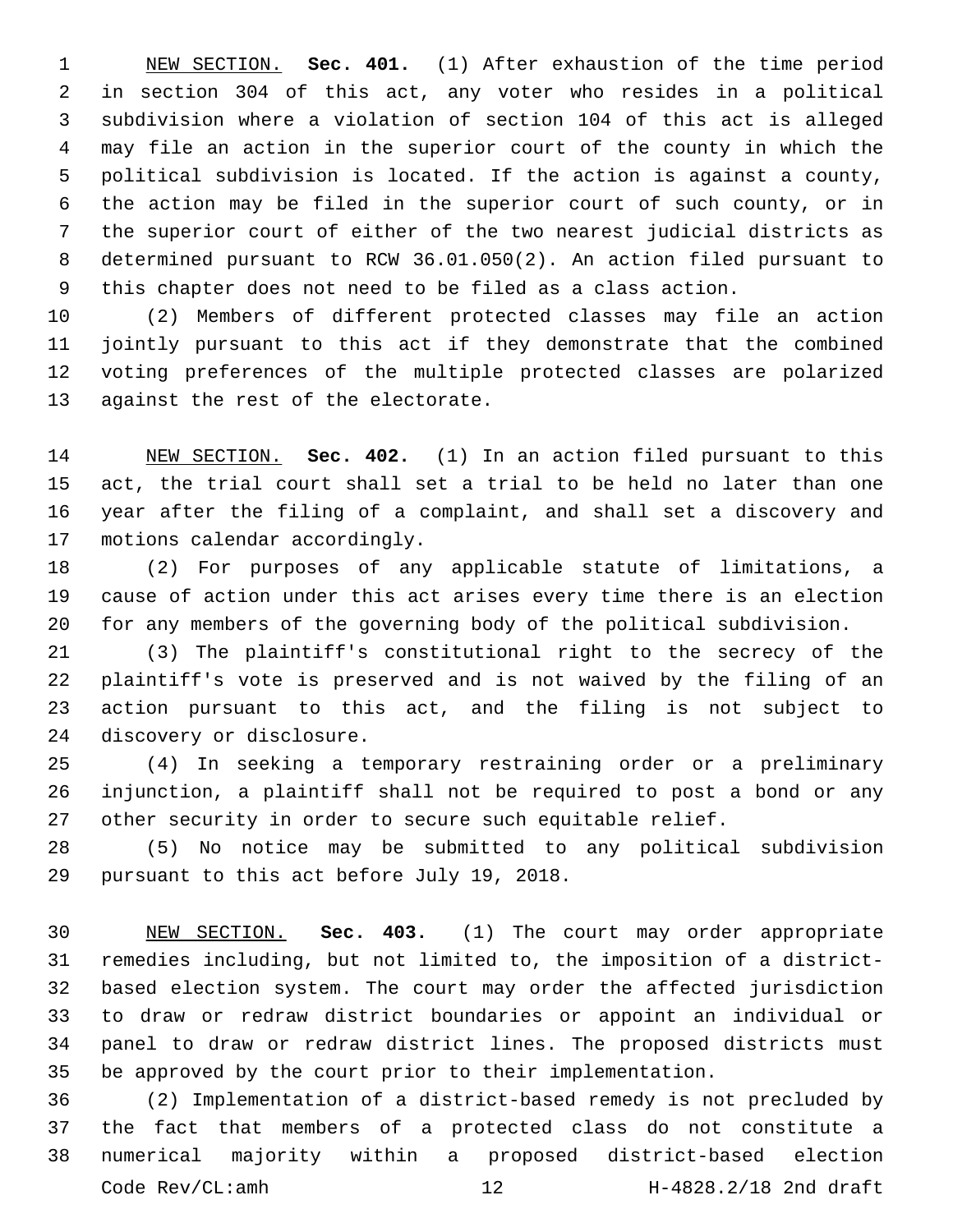district. If, in tailoring a remedy, the court orders the implementation of a district-based election district where the members of the protected class are not a numerical majority, the court shall do so in a manner that provides the protected class an equal opportunity to elect candidates of their choice. The court may also approve a district-based election system that provides the protected class the opportunity to join in a coalition of two or more protected classes to elect candidates of their choice if there is demonstrated political cohesion among the protected classes.

 (3) In tailoring a remedy after a finding of a violation of 11 section 104 of this act:

 (a) If the court's order providing a remedy or approving proposed districts, whichever is later, is issued during the period of time between the first Tuesday after the first Monday of November and on or before January 15th of the following year, the court shall order new elections, conducted pursuant to the remedy, to occur at the next succeeding general election. If a special filing period is required, filings for that office shall be reopened for a period of three business days, such three-day period to be fixed by the filing 20 officer.

 (b) If the court's order providing a remedy or approving proposed districts, whichever is later, is issued during the period of time between January 16th and on or before the first Monday of November, the next election will occur as scheduled and organized under the current electoral system, but the court shall order new elections to occur pursuant to the remedy at the general election the following 27 calendar year.

 (c) The remedy may provide for the political subdivision to hold elections for the members of its governing body at the same time as regularly scheduled elections for statewide or federal offices.

 NEW SECTION. **Sec. 404.** (1) No action under this act may be brought by any person against a political subdivision that has adopted a remedy to its electoral system after an action is filed that is approved by a court pursuant to section 303 of this act or implemented a court-ordered remedy pursuant to section 403 of this act for four years after adoption of the remedy if the political subdivision does not enact a change to or deviation from the remedy during this four-year period that would otherwise give rise to an action under this act.

Code Rev/CL:amh 13 H-4828.2/18 2nd draft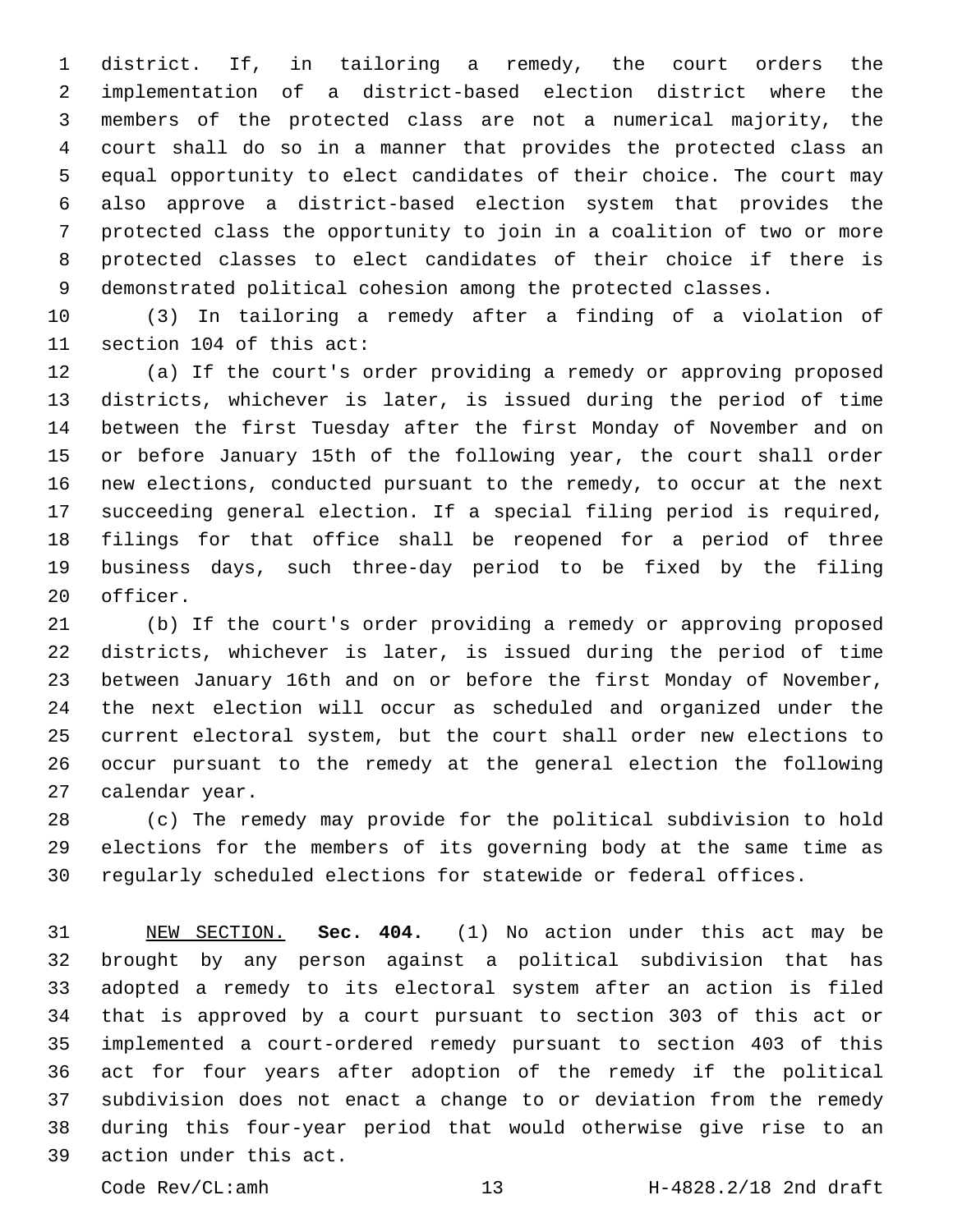(2) No action under this act may be brought by any person against a political subdivision that has adopted a remedy to its electoral system in the previous decade before the effective date of this section as a result of a claim under the federal voting rights act until after the political subdivision completes redistricting pursuant to RCW 29A.76.010 for the 2020 decennial census.

 NEW SECTION. **Sec. 405.** (1) In any action to enforce this 8 chapter, the court may allow the prevailing plaintiff or plaintiffs, other than the state or political subdivision thereof, reasonable attorneys' fees, all nonattorney fee costs as defined by RCW 4.84.010, and all reasonable expert witness fees. No fees or costs may be awarded if no action is filed.

 (2) Prevailing defendants may recover an award of fees or costs 14 pursuant to RCW 4.84.185.

## **PART V - MISCELLANEOUS PROVISIONS**

 NEW SECTION. **Sec. 501.** The provisions of parts I, III, and IV of this act are not applicable to cities and towns with populations under one thousand or to school districts with K-12 full-time equivalent enrollments of less than two hundred fifty.

 NEW SECTION. **Sec. 502.** A new section is added to chapter 29A.76 21 RCW to read as follows:

 In any change to its electoral system under section 201 of this act or preparation of a subsequent redistricting plan, political subdivisions may use population data regarding political parties only to the extent necessary to ensure compliance with this act or federal law.

 NEW SECTION. **Sec. 503.** This act supersedes other state laws and local ordinances to the extent that those state laws or ordinances would otherwise restrict a jurisdiction's ability to comply with this act.

 NEW SECTION. **Sec. 504.** If any provision of this act or its application to any person or circumstance is held invalid, the remainder of the act or the application of the provision to other persons or circumstances is not affected.